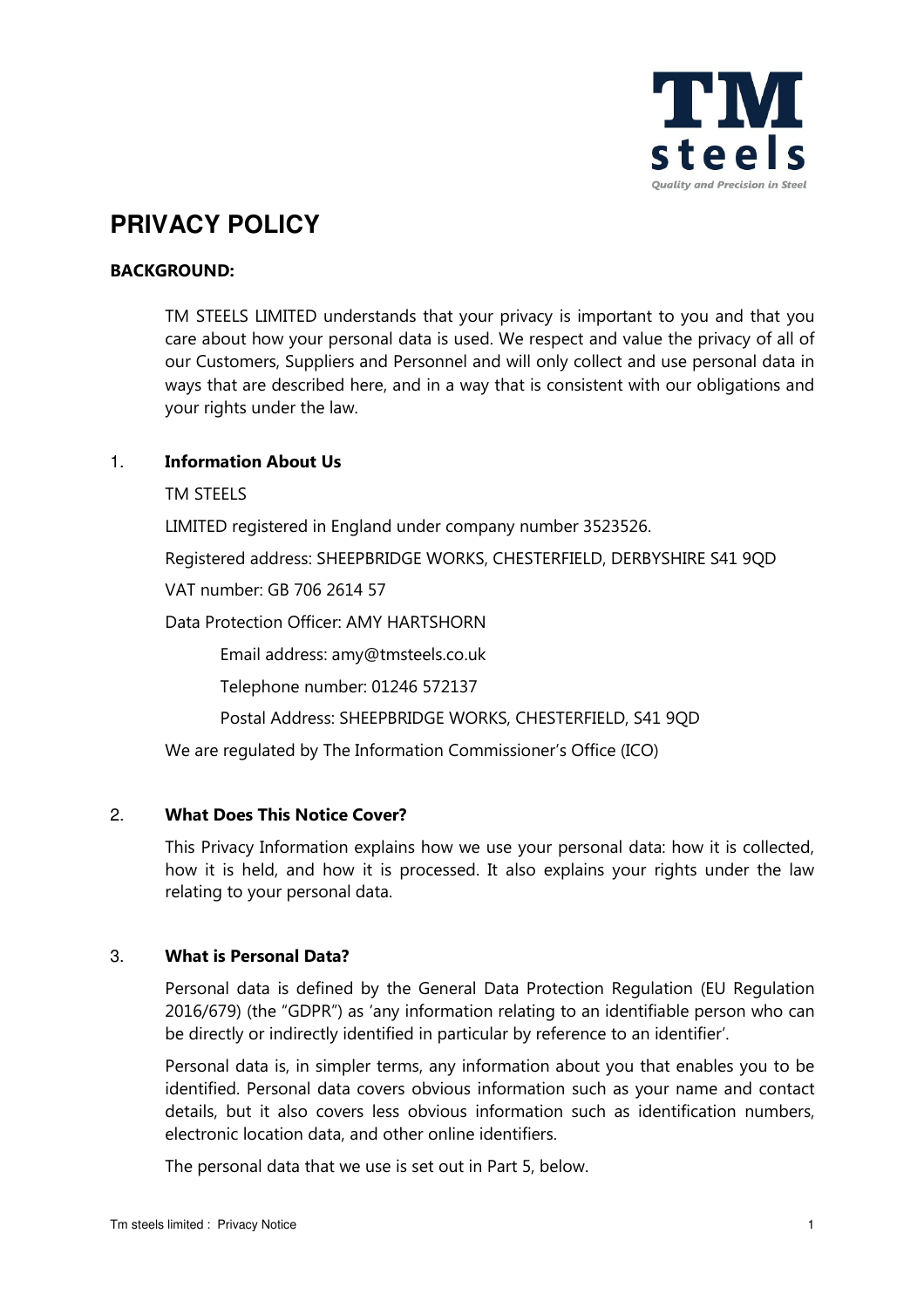

## 4. **What Are My Rights?**

Under the GDPR, you have the following rights, which we will always work to uphold:

- a) The right to be informed about our collection and use of your personal data. This Privacy Notice should tell you everything you need to know, but you can always contact us to find out more or to ask any questions using the details in Part 11.
- b) The right to access the personal data we hold about you. Part 10 will tell you how to do this.
- c) The right to have your personal data rectified if any of your personal data held by us is inaccurate or incomplete. Please contact us using the details in Part 11 to find out more.
- d) The right to be forgotten, i.e. the right to ask us to delete or otherwise dispose of any of your personal data that we have. Please contact us using the details in Part 11 to find out more.
- e) The right to restrict (i.e. prevent) the processing of your personal data.
- f) The right to object to us using your personal data for a particular purpose or purposes.
- g) The right to data portability. This means that, if you have provided personal data to us directly, we am using it with your consent or for the performance of a contract, and that data is processed using automated means, you can ask us for a copy of that personal data to re-use with another service or business in many cases.
- h) Rights relating to automated decision-making and profiling. We do not use your personal data in this way**.**

For more information about our use of your personal data or exercising your rights as outlined above, please contact us using the details provided in Part 11.

Further information about your rights can also be obtained from the Information Commissioner's Office or your local Citizens Advice Bureau.

If you have any cause for complaint about our use of your personal data, you have the right to lodge a complaint with the Information Commissioner's Office.

## 5. **What Personal Data Do You Collect?**

We may collect some or all of the following personal data (this may vary according to your relationship with us

• Name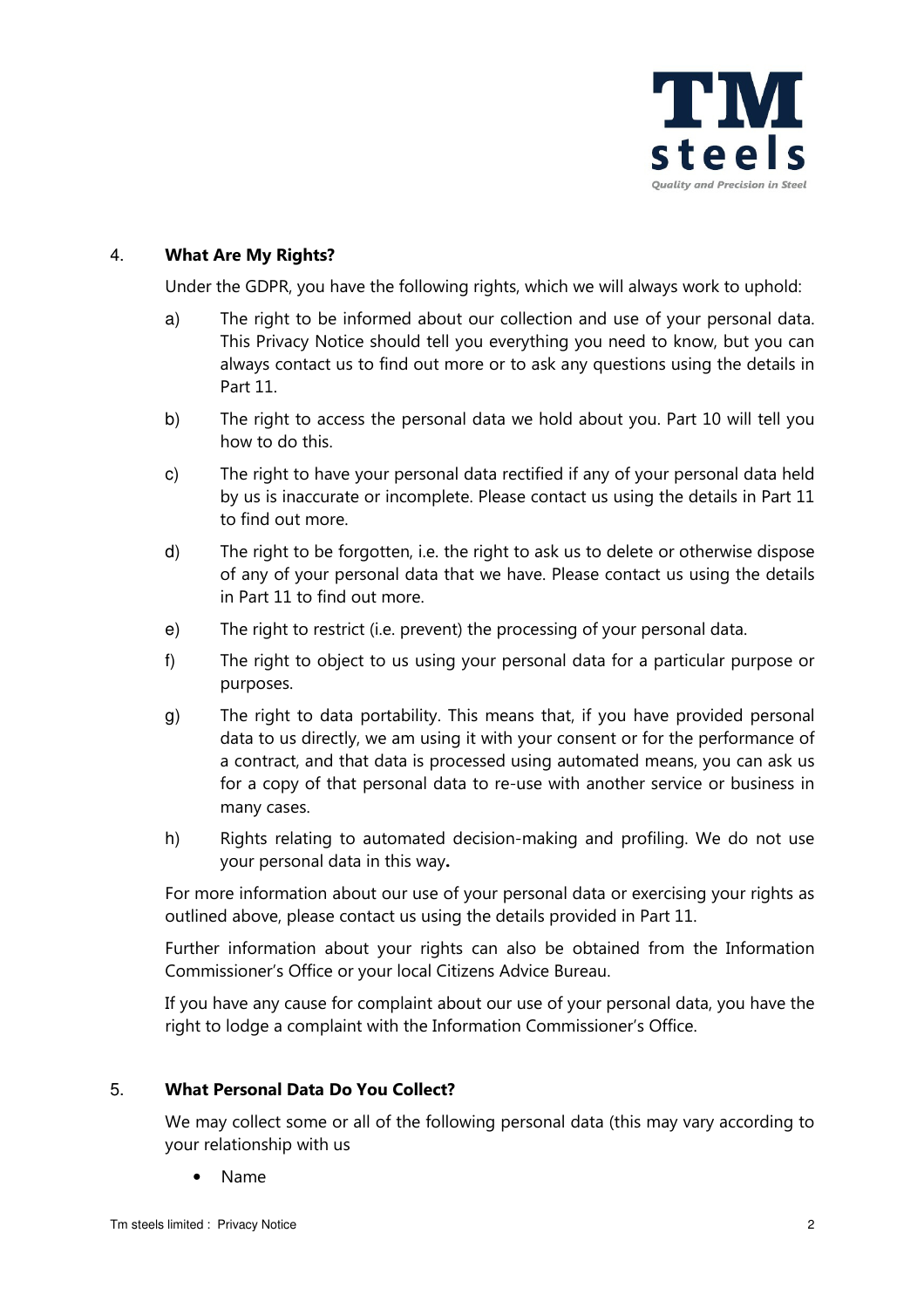

- Date of birth:
- Gender;
- Address;
- Email address;
- Telephone number;
- Business name;
- Job title;
- Profession;
- Payment information

## 6. **How Do You Use My Personal Data?**

Under the GDPR, we must always have a lawful basis for using personal data. This may be because the data is necessary for our performance of a contract with you, because you have consented to our use of your personal data, or because it is in our legitimate business interests to use it. Your personal data may be used for one of the following purposes:

- Providing and managing your account.
- Supplying our products and services to you. Your personal details are required in order for us to enter into a contract with you.
- Personalising and tailoring our products and services for your business needs.
- Communicating with you. This may include responding to emails or calls from you.
- Supplying you with information by email and post that you have opted-in to (you may unsubscribe or opt-out at any time by contacting our Data Protection Officer**.**

With your permission and/or where permitted by law, we may also use your personal data for marketing purposes, which may include contacting you by email**,** telephone post with information, news, and offers on our products and services. You will not be sent any unlawful marketing or spam. We will always work to fully protect your rights and comply with our obligations under the GDPR and the Privacy and Electronic Communications (EC Directive) Regulations 2003, and you will always have the opportunity to opt-out.

# 7. **How Long Will You Keep My Personal Data?**

We will not keep your personal data for any longer than is necessary in light of the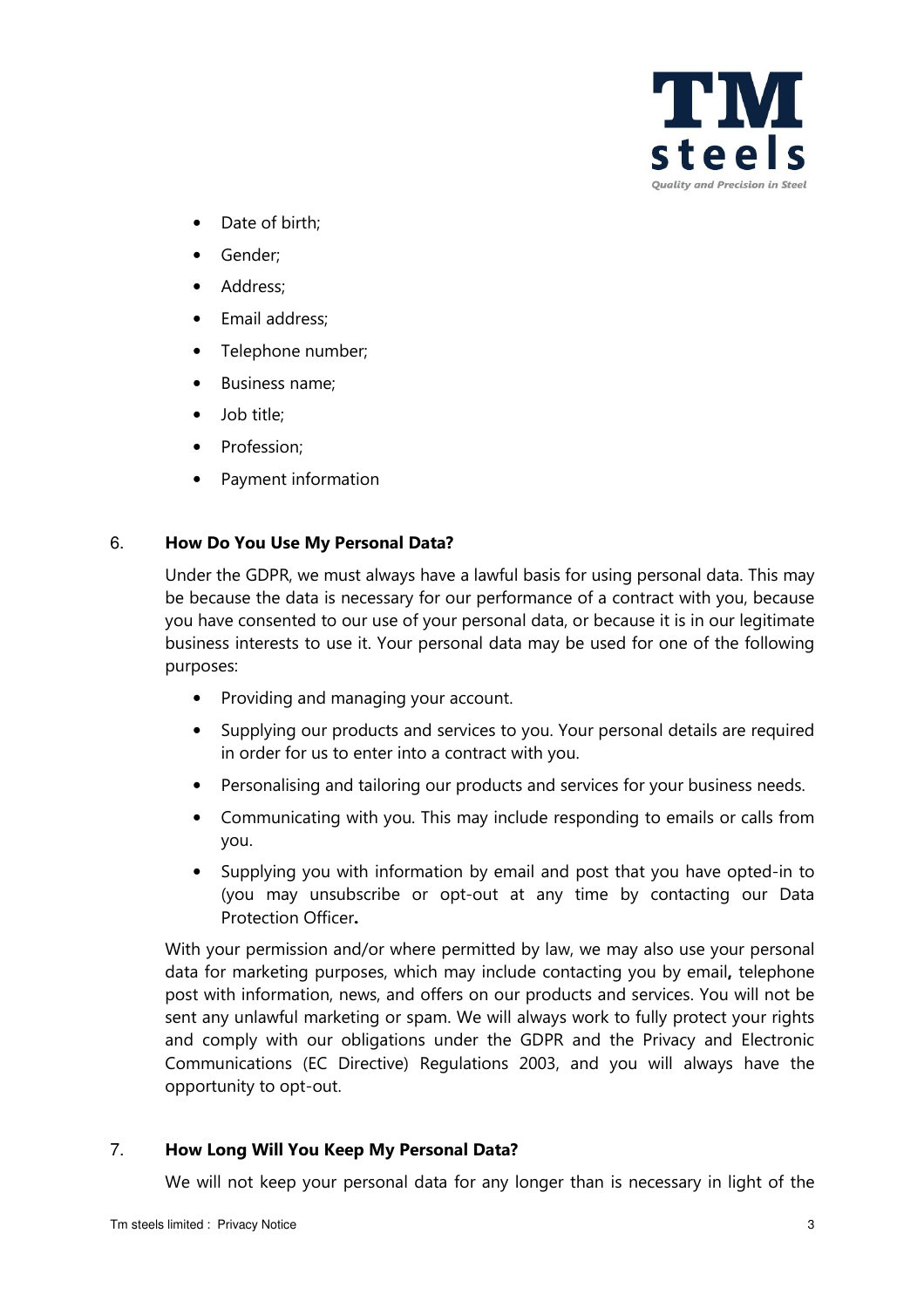

reason(s) for which it was first collected. Your personal data will therefore be kept for the following periods (or, where there is no fixed period, the following factors will be used to determine how long it is kept):

- Customer Data: 7 years from the date of last order placed, or where customers have specific requests for us to hold data we will try to do so as far as is reasonably practicable.
- Supplier Data: 7 years
- Personnel Data: Please refer to our Data Retention Policy

## 8. **How and Where Do You Store or Transfer My Personal Data?**

We will only store or transfer your personal data in the UK. This means that it will be fully protected under the GDPR.

## 9. **Do You Share My Personal Data?**

In some limited circumstances, we may be legally required to share certain personal data, which might include yours, if we are involved in legal proceedings or complying with legal obligations, a court order, or the instructions of a government authority.

We may sometimes contract with the following third parties to supply services to you on our behalf. These may include payment processing and delivery. In some cases, those third parties may require access to some or all of your personal data that we hold.

- Bibby Factors Leicester limited; provide a credit control facility on our behalf. They will have access to Business & Credit information and order history.
- Hauliers; provide transport on our behalf, therefore will be given access to customer addresses and product descriptions.
- Euler Hermes; provide credit insurance therefore will be given access to Business information.

If any of your personal data is required by a third party, as described above, we will take steps to ensure that your personal data is handled safely, securely, and in accordance with your rights, our obligations, and the third party's obligations under the law, as described above in Part 8.

In some limited circumstances, we may be legally required to share certain personal data, which might include yours, if we are involved in legal proceedings or complying with legal obligations, a court order, or the instructions of a government authority.